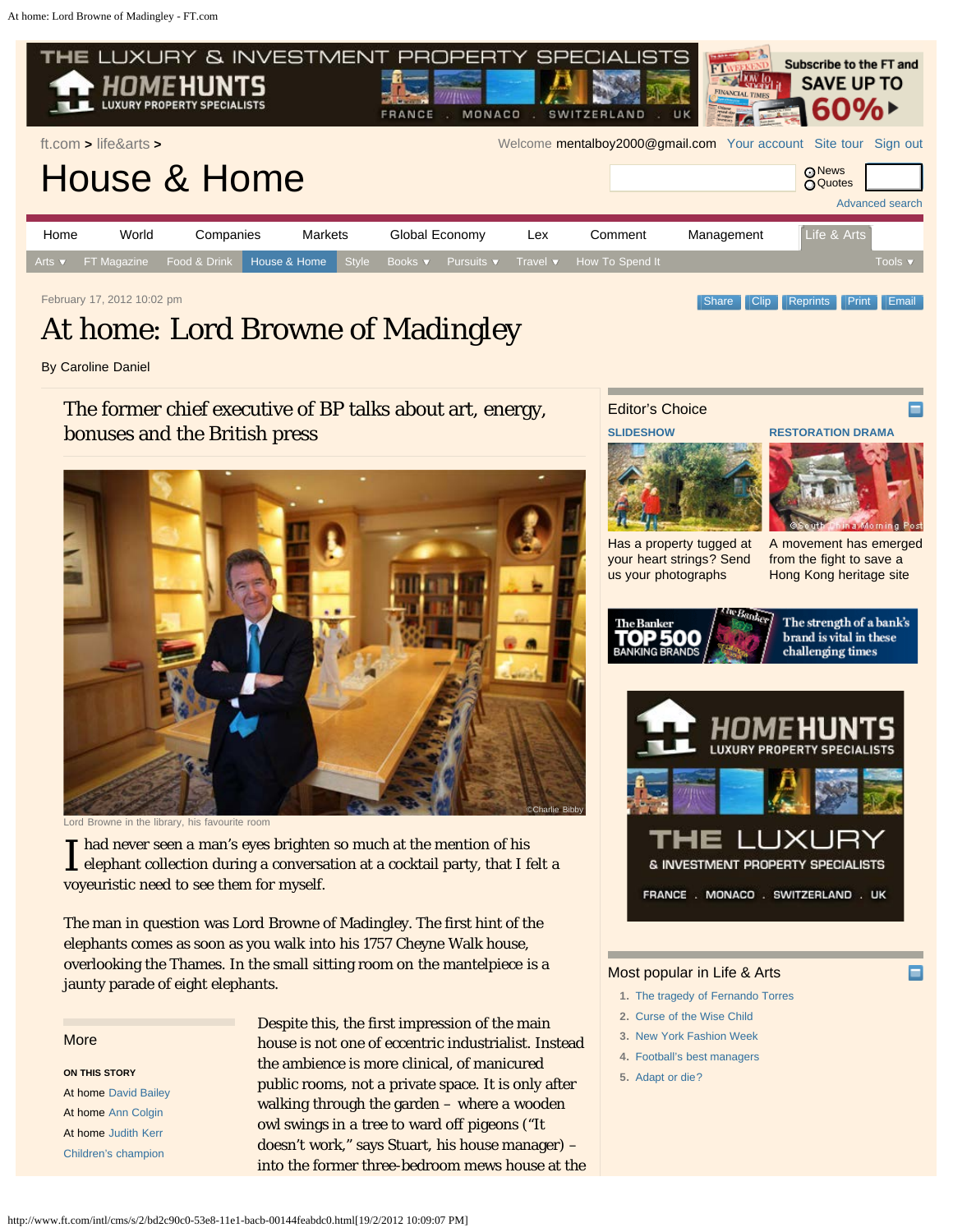At home: Lord Browne of Madingley - FT.com

Peter Tatchell [Rebel with many](http://www.ft.com/cms/s/2/b69feee2-1b70-11e1-8647-00144feabdc0.html) [causes](http://www.ft.com/cms/s/2/b69feee2-1b70-11e1-8647-00144feabdc0.html)

**IN HOUSE & HOME** [Get into the Grove](http://www.ft.com/cms/s/2/90b33c46-5317-11e1-950d-00144feabdc0.html) [Are you being served?](http://www.ft.com/cms/s/2/a6032cec-531b-11e1-950d-00144feabdc0.html) [Danube blues](http://www.ft.com/cms/s/2/542037b4-530a-11e1-950d-00144feabdc0.html) Interiors [Old style in the new world](http://www.ft.com/cms/s/2/701eaac6-5324-11e1-950d-00144feabdc0.html)

back that has been converted into an office and library, that you feel you are entering someone's home.

Lord Browne, 63, the former chief executive of BP, is elegant in crisp suit and Richard James aquamarine tie and immediately at ease. "Most of my friends would say I bought the house to get this [the small, separate house at the back]." It

isn't true, he claims, yet his body language is entirely different in the two buildings; formal in one, informal in the other.

Ever the engineering patriot, he strokes some BMW speakers, made in Britain, before sitting on a sofa with a mere nine cushions. Everything in the house shouts "good taste"; even the lamp stands, with a base made of golden duck legs and webbed feet. Behind him are framed pictures: with his mother, with whom he lived for 20 years until she died in 2000; eating pasta; a portrait by Lord



The former mews house at the bottom of the garden now an office and library

Snowdon, and a photograph with Arnold Schwarzenegger, "thanking you for your friendship". The former Californian governor envelops him like a boa constrictor, one giant arm slung over his shoulder, the other arm reaching across and consuming his hand.

"When you are running a great big enterprise like BP, you meet some extraordinary people." But he is self-aware enough to know such friendships are ephemeral. "They are not your friend. He is very tactile, like Clinton. If a British politician hugged you, it would be ... " – he looks perturbed – "rather unusual." He admires Americans. "They create their own confidence, which is peculiar to America. We sometimes create our own lack of confidence, looking at the worst."

He spent 40 years at BP, 12 as chief executive. He resigned in May 2007 after lying about how he met his boyfriend, Jeff Chevalier, who sold his story to a newspaper. There are a few mementos of his BP career – a cartoon of him wielding a gun next to a meek Vladimir Putin offering a martini, done in the happier days of the Russian joint venture TNK-BP. There is a BP digital clock with a countdown to the Olympics (then on 175 days). Will he go? "I'm going for the first three days then I'm leaving the country."

As for the BP oil spill trial underway in the US, how does he feel watching it from afar?



"Every time I look at the company I think of all the people I know there, and the fact is they have had a very tough time. BP will experience a horrendous profile during the trial ... with the negative testimonies ... It happened with Texas City, a much smaller case compared with this. I'm very sad about it ... The brand has got

#### [Latest headlines from The Week](http://theweek.com/)

- [Why are dolphins beaching themselves? 4 theories](http://theweek.com/article/index/224599/why-are-dolphins-beaching-themselves-4-theories) [Unemployment benefits: Should drug testing be required?](http://theweek.com/article/index/224615/unemployment-benefits-should-drug-testing-be-required) [Was MSNBC right to fire Pat Buchanan?](http://theweek.com/article/index/224614/was-msnbc-right-to-fire-pat-buchanan)
- [Disney's 'heartwarming' live-action The Lady and the Tramp](http://theweek.com/article/index/224611/disneys-heartwarming-live-action-the-lady-and-the-tramp-trailer) [trailer](http://theweek.com/article/index/224611/disneys-heartwarming-live-action-the-lady-and-the-tramp-trailer)

[Congress' contraceptives hearing: 'Where are the women?'](http://theweek.com/article/index/224609/congress-contraceptives-hearing-where-are-the-women)

| Multimedia                 | <b>Quick links</b>                       |  |
|----------------------------|------------------------------------------|--|
| Video                      | Mergermarket                             |  |
| <b>Blogs</b>               | How to spend it                          |  |
| <b>Podcasts</b>            | SchemeXpert.com                          |  |
| Interactive graphics       | Social Media hub                         |  |
| Audio slideshows           | <b>The Banker</b>                        |  |
| <b>Picture slideshows</b>  | fDi Intelligence                         |  |
| <b>Tools</b>               | <b>Professional Wealth</b><br>Management |  |
| Portfolio                  | This is Africa                           |  |
| <b>FT Lexicon</b>          | <b>Investors Chronicle</b>               |  |
| FT clippings               | <b>MandateWire</b>                       |  |
| <b>Currency converter</b>  | <b>FTChinese.com</b>                     |  |
| <b>MBA</b> rankings        | <b>Services</b>                          |  |
| Today's newspaper          |                                          |  |
| FT press cuttings          | <b>Subscriptions</b>                     |  |
| FT ePaper                  | <b>Corporate subscriptions</b>           |  |
| Economic calendar          | Syndication                              |  |
|                            | <b>Privilege Club</b>                    |  |
| <b>Updates</b>             | Conferences                              |  |
| <b>Alerts Hub</b>          | <b>Annual reports</b>                    |  |
| <b>Daily briefings</b>     | Executive job search                     |  |
| FT on your mobile          | <b>Non-Executive Directors' Club</b>     |  |
| Share prices on your phone | <b>Businesses for sale</b>               |  |
| <b>Twitter feeds</b>       | Contracts & tenders                      |  |
| RSS feeds                  | Analyst research                         |  |
|                            | Company announcements                    |  |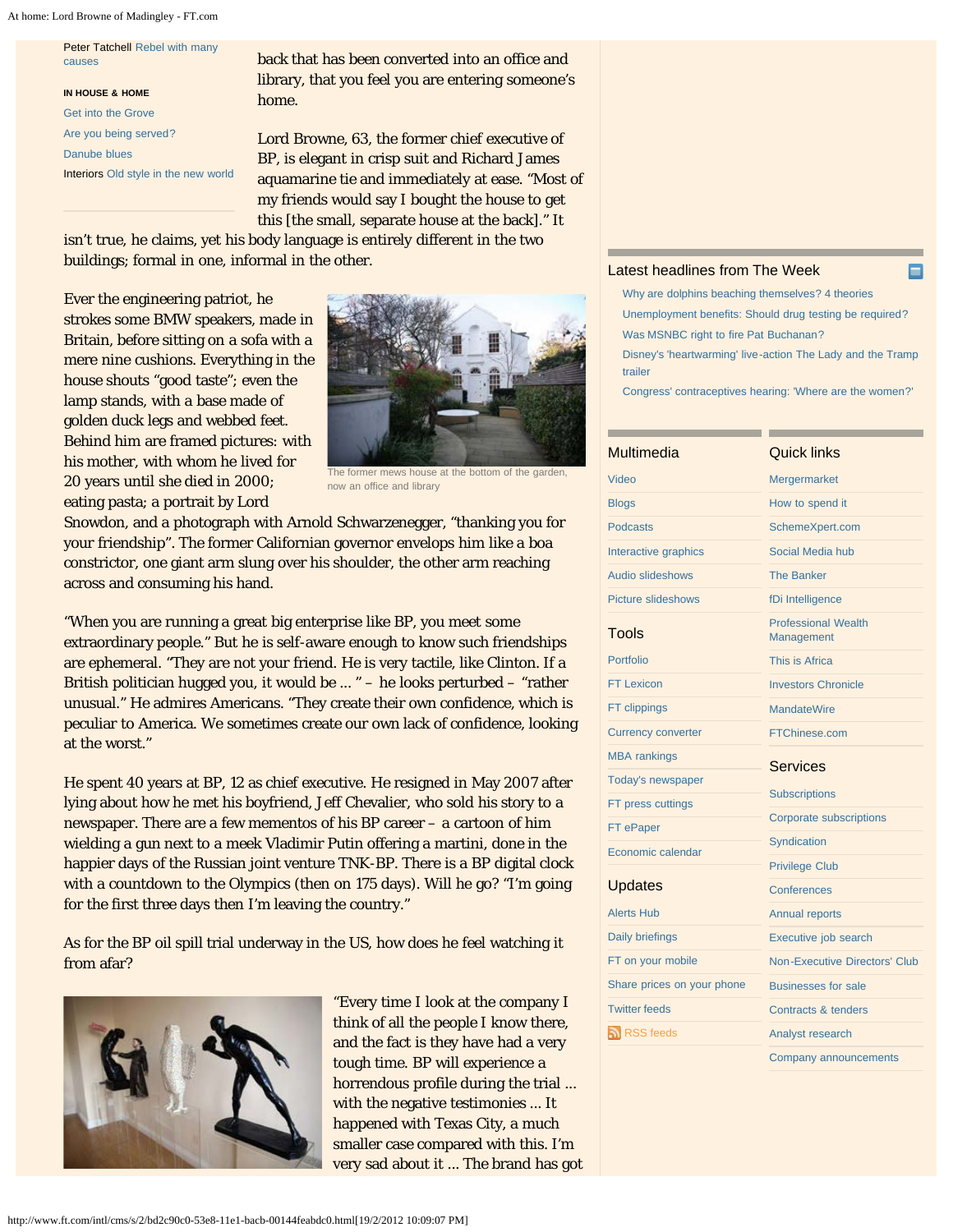Sculptures in the main house, including a 'St Anthony of Lost Things'

to be restored but it doesn't happen automatically. You've got to work at

it."

Lord Browne remains involved in energy through his role at Riverstone partners. It has a stake in a shale business, Cuadrilla, which has wells near Blackpool in the UK. Such businesses remain controversial. "The shale boom started in the hands of hundreds of small operators, and some didn't do a good job ... The industry is always marred by events. So it has got a bad reputation, but I think it is going to come round. It's going to happen in Europe, China, India and Argentina."

America is also experiencing [a big shift in its energy profile](http://www.ft.com/cms/s/0/067a0a38-ef39-11e0-918b-00144feab49a.html). "Not only is it selfsufficient in natural gas, with the oil coming from shale, it will be self-sufficient in oil in a decade or so, or a decade and a half. It is what every president of the US has wished for since Nixon. This is the beginning of something very different in America."

An early advocate on [climate change](http://www.ft.com/indepth/climatechange) at BP, he laments that politically it "has gone on the back burner. Renewable energy is not interesting to people, except in China, where it is part of their industrial policy."

In person, he is watchful and open. He has an old-fashioned sense of courtesy, a seasoned statesmanship, yet also an unusual calm. We head to "the library", his favourite room.

The word "library" is not quite right. There is a grand board room-cum-diningtable for 12. On one side are shelves laden with dozens of elephants, next to shelves of books on subjects from British politics and spying to business and folklore. Presiding over the room in cornices are two 16th-century Italian busts – reliquaries (minus the morbid bones).

His designer Tim Gosling, who also worked on his flat in Venice, wanted more of them. "I thought it was too much, like a mausoleum. But these two are quite amusing. I thought they were quite benign." "They give a papal presence." I offer. "Not quite my style," he counters, perhaps leery of prompting another soubriquet (the FT once dubbed him the "Sun King" for his monarchical style at BP).

His management style has changed since then. "Strategy that takes too long to explain doesn't work. You need to focus on the key things and make sure you understand what you are talking about so you need to continuously brief yourself, in



Lord Browne had a 'senior moment' regarding the painter of a multicoloured work in the sculpture room

conversations and reading, but don't overdo it. There is no need to kill yourself. There are plenty of people who can refine the case; I'm more interested in trying to find the case."

On the other side of the room are his rarer books; many Venetian 16th to 18th century (the first Venetian print he ever bought "is in the toilet"), heavy vellum volumes and two giant Audubon bird prints. Among his most prized possessions is a complete set of Canaletto engravings from 1750. "Some of them are very well known ... That's a fantasy. It's called 'The Lantern and the Arch', naturally. His pictures are so studied ... this is a wonderfully grand book.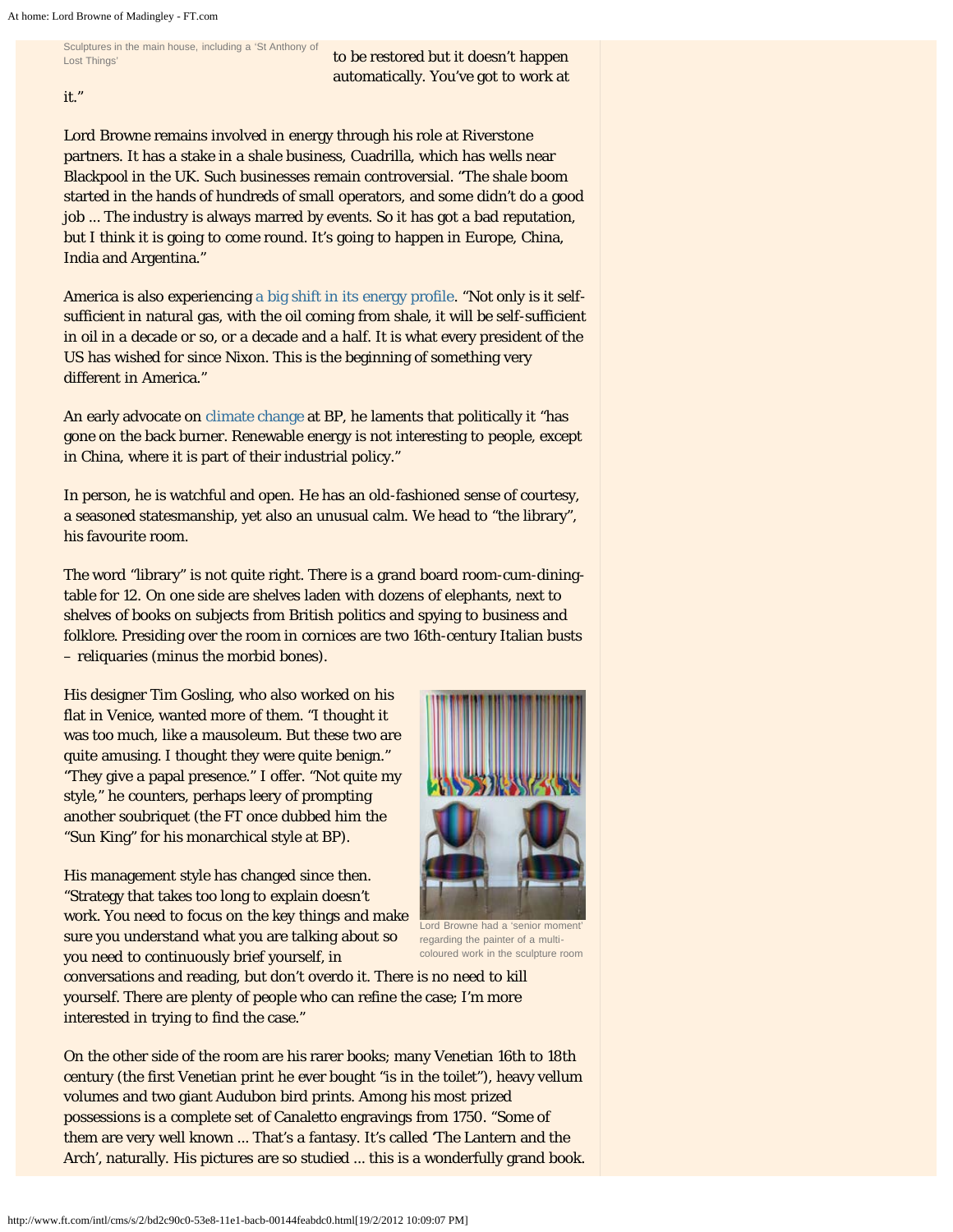## I love it."

He pulls out another volume. "This is the rarest thing I have." I move my coffee cup away. He notices. An eyebrow is raised. "It would give the first line to your piece." The book contains woodcuts from July 1530 of Charles V's entry into Bologna to meet the Pope. "This was a poster given to a few people and as a result it was ephemeral and disappeared. There are probably only half a dozen copies left in the world. It was coloured at the time of the print. Isn't that beautiful? It's so lovely."

Although he once collected stamps, he shuns the word collector.

"There is more system in that word than I would apply. I can remember when and how I bought the object and that is as important as the object itself. I like beautiful things that are happy. My taste in visual arts is edgier, otherwise you get bored. I sell some pictures, but I've never sold an object."

We return to his Grade II-listed house. He moved into it in 2007 after an extensive restoration (the whole back section was removed, floors levelled). He lives there with his partner, Nghi Nguyen, who is creating a Vietnamese restaurant in Bermondsey. "These are my pink chairs," he says, affectionately caressing a leather dining room chair. "I saw them at Eltham Palace."

He shows the photographer and me upstairs. "This is ... a room." His voice tails off. "It is only used when lots of people are over." It is pristine, but lacking a sense of soul – more of an art gallery than a living room. Five sculptures are next to each other, organised by height, from a "St Anthony of Lost Things" to a Rodin torso. In spite of the random juxtaposition, they all seem distinctive. He has a "senior moment" when he forgets the artist's name for a streaky multicoloured painting. He poses for a portrait, accompanied by a selfconscious commentary: "I feel like a preacher like this"; "I feel like Tony Blair"; "I feel relaxed now."

Befitting his role as chairman of the Tate Trustees, he has an impressive art collection, including a photo by Hiroshi Sugimoto of a waxwork recreation of Vermeer's "The Music Lesson". There are works by Alex Katz, Bridget Riley and David Hockney, his hero, who he has never met. "I'd like to ask him how he thinks about things. Every time he looks at something, he makes it different. I'd like to ask how it was being him in the 60s and 70s, when being out and gay was tricky."

Does he think about his legacy? This question prompts the longest hesitation of the interview.

"I don't know whether I'm prepared to admit I think about legacy. In my rational moments I think that business is very ephemeral. Few things last in business; actually, there are very few things that last. I hope I created some things that were good at BP. Some would say I also created some that were bad. I don't agree with that myself. Why should I?" It is the only time he gets close to being defensive about his business record. "We paid vast amounts of dividends for people, created security for their future. When I was CEO we paid £1 of every £6 to pension funds in the UK."



Browne's pre-Columbian collection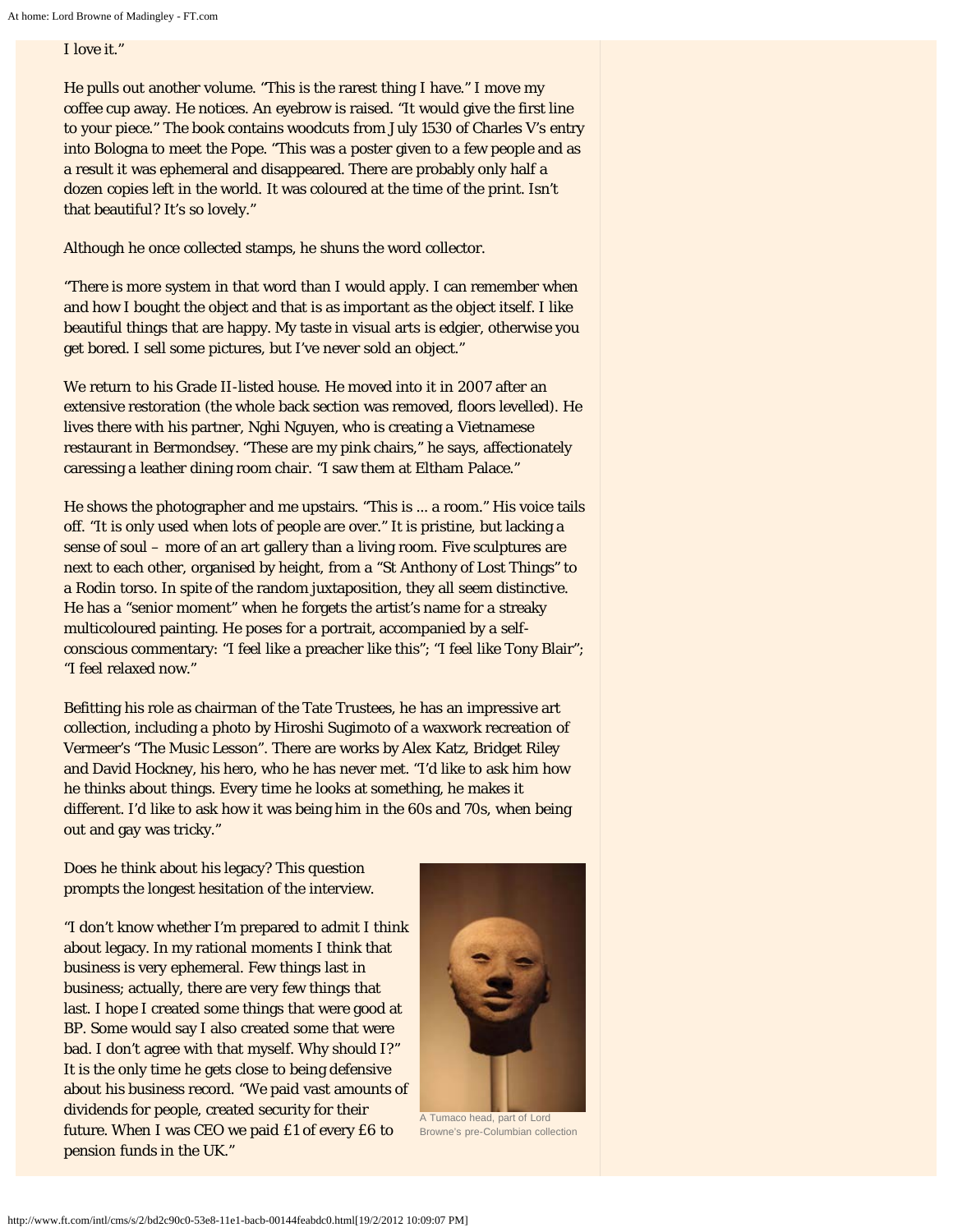As for the row over bonuses, he says there is pressure to "demonstrate that you've earned it, which has to mean the shareholders need to get something out of it as well. Some compensation systems are so complicated and produce unusual results – stock price goes down and compensation goes up; so it needs to be explained."

Lord Browne does not think compensation is an "everyday issue for most people. Fairness is, and so too is jealousy. It's a natural human condition." He cautions against a witch-hunt. "We need to make sure people aspire, and part, but only part, is to make money."

Mindful of his own reputational mauling by the press, he has been following the [Leveson inquiry](http://www.ft.com/in-depth/uk-phone-hacking-scandal).

"I hated it in 2007. It is horrible when you become the focus of attention and paparazzi are following you. I became very suspicious, very cynical." He is sceptical of real change after Leveson. "Maybe the traditional print media will change, but we have unregulated media in Facebook and Twitter."

His attitude to his own fall from grace is stoic. "I felt hurt, absolutely, but you know it is what it is. It happens." His former boyfriend's actions "created an extraordinary chain of events which I didn't handle well, the press didn't handle well; then you say to yourself, in the words of my mother, who had real reason to say it [she was deported to Auschwitz as a child and Lord Browne's grandparents were killed], 'Don't trust anybody.' "

Is that a good lesson to come out of it all?

"No. You have to trust people, don't you? I think people are basically good." I prompt him. "And then, of course, you found the elephants?" He obligingly echoes this, with a conciliatory smile. "And then I found the elephants."

Showing us out amid the winter freeze, he admits he is ready for a warming glass of red wine. "It's always 6 o'clock somewhere in the world."

*Caroline Daniel is editor of FT Weekend*

.......................................................................

#### **Favourite things**

The elephants began with his partner Nghi, who loved them, so he bought him one for a birthday. "I just rather liked it, with its trunk up. One thing led to another." The greatest pieces come from Venice.



"The most beautiful piece is without a

doubt these two here, by a great sculptor of glass from the 1920s. They are just very appealing and very thoughtful shapes." They are made of white glass coated in blue, with gold flecks. He points to another. "These are here as an example of horrible Venetian glass. They are some of the better more horrible things." Crossing the room, "This doesn't look very nice" he says, frowning at a piece of Opaline glass. "But it was quite hard to make.

The problem is when you start collecting something like this everyone says 'we